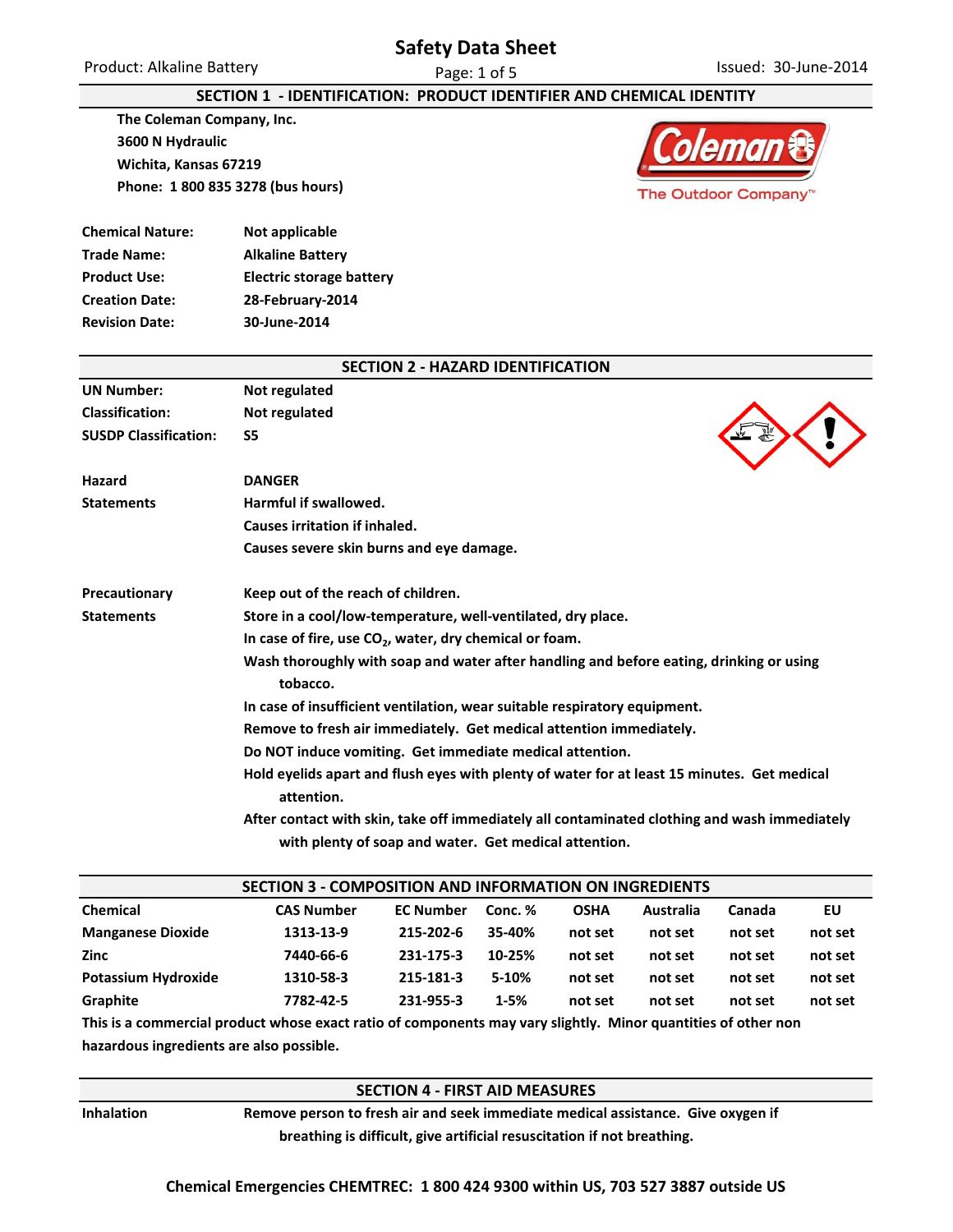Product: Alkaline Battery **Safety Data Sheet** Page: 2 of 5 Issued: 30-June-2014 **Eye Contact Irrigate with water for 15 minutes. Hold eyelids open to ensure adequate flushing. Seek immediate medical assistance. Ingestion Do NOT induce vomiting. Seek immediate medical assistance. Skin Contact Remove contaminated clothing, jewelry and shoes. Wash skin thoroughly with soap and water. Seek immediate medical assistance. Batteries may burst and release hazardous decomposition products and containers may rocket or explode when exposed to a fire situation. Fight fire from a distance or protected area. Extinguishing Media: Use Carbon Dioxide, Water, Dry Chemical or Foam extinguishers. Fire Fighting: Fire fighters to wear full protective clothing and positive pressure respiratory protection. Do not enter enclosed or confined spaces without proper protective equipment. Wear personal safety equipment at all times as detailed in Section 8. Caustic potassium hydroxide may be released from ruptured or leaking batteries. Increase ventilation and carefully collect batteries. Place batteries in suitable container for disposal. Advise EPA or state agency if required. SECTION 6 - ACCIDENTAL RELEASE MEASURES SECTION 5 - FIRE FIGHTING MEASURES**

|                               | <b>SECTION 7 - HANDLING AND STORAGE</b>                                                                                                                                                                                  |  |  |
|-------------------------------|--------------------------------------------------------------------------------------------------------------------------------------------------------------------------------------------------------------------------|--|--|
| Handling:                     | Do not expose the battery to high temperatures or excessive physical shock or vibration. Do not<br>short circuit batteries. Do not eat, drink or smoke when using this product. Wash hands<br>thoroughly after handling. |  |  |
| Storage:                      | Store batteries in a cool, dry, well ventilated area. Do not store batteries in a manner that allows<br>terminals to short circuit.                                                                                      |  |  |
|                               | SECTION 8 - EXPOSURE CONTROLS AND PERSONAL PROTECTION                                                                                                                                                                    |  |  |
| <b>Engineering Controls:</b>  | No special requirements under normal conditions. See Section 3 for exposure limits.<br>Handle batteries to avoid short circuits.                                                                                         |  |  |
| <b>Personal Protection:</b>   |                                                                                                                                                                                                                          |  |  |
| Eye / Face Protection         | Safety glasses.                                                                                                                                                                                                          |  |  |
| <b>Skin Protection</b>        | Use chemical resistant gloves if handling open, corroded or leaking batteries.                                                                                                                                           |  |  |
| <b>Respiratory Protection</b> | None required under normal use.                                                                                                                                                                                          |  |  |

**Environmental Controls: No special measures required.**

| SECTION 9 - PHYSICAL AND CHEMICAL PROPERTIES |                                                                    |  |  |
|----------------------------------------------|--------------------------------------------------------------------|--|--|
| Appearance:                                  | The battery is a solid cylindrical article at normal temperatures. |  |  |
| Odor:                                        | <b>None</b>                                                        |  |  |
| <b>Boiling Point:</b>                        | No data available                                                  |  |  |
| <b>Melting Point:</b>                        | No data available                                                  |  |  |
| Flashpoint:                                  | No data available                                                  |  |  |
| <b>Evaporation Rate:</b>                     | No data available                                                  |  |  |
| <b>Flammability Limits:</b>                  | No data available                                                  |  |  |
| <b>Vapor Pressure:</b>                       | No data available                                                  |  |  |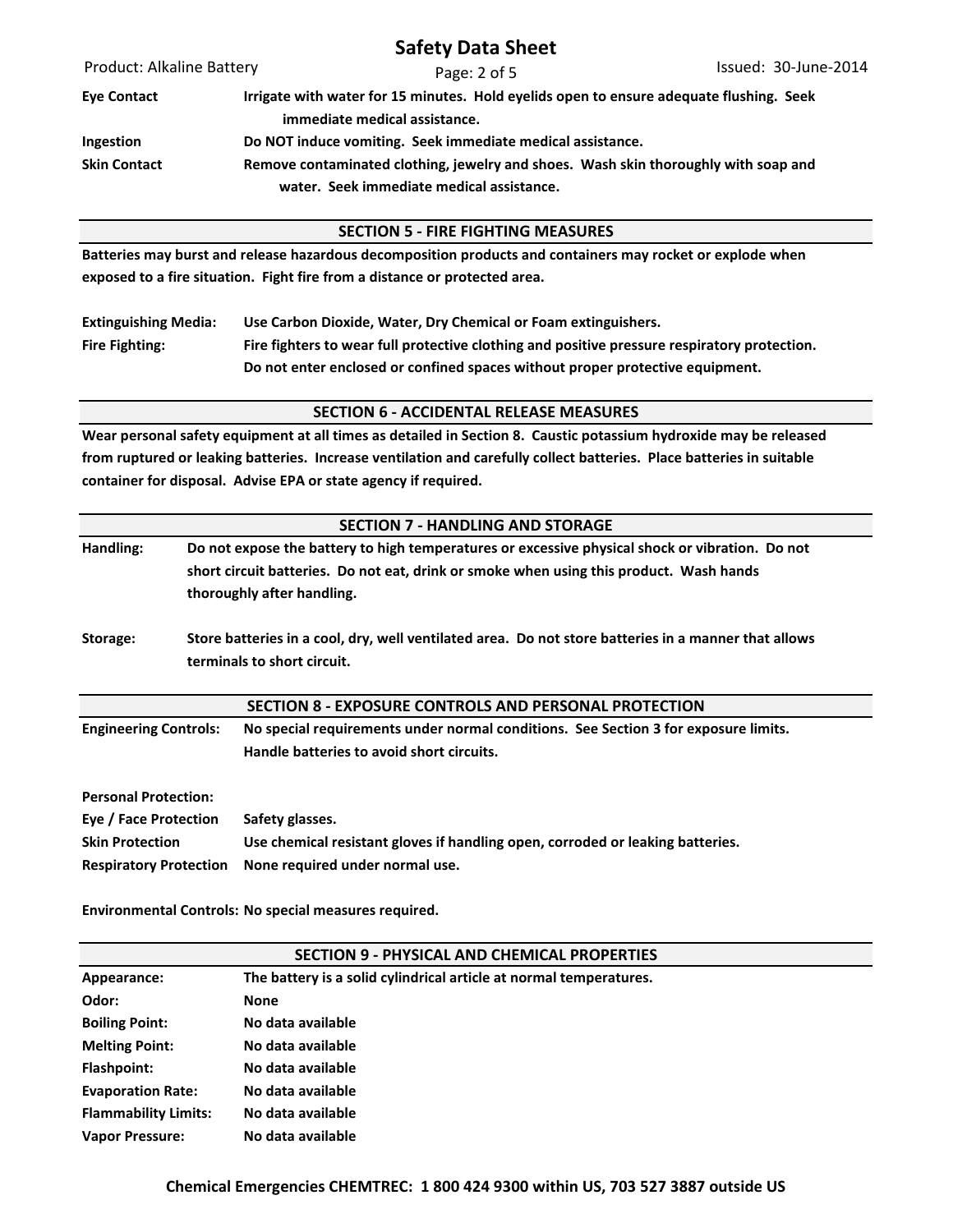**Vapor Density: No data available Specific Gravity: No data available Solubility in Water: Insoluble Autoignition Temperature: No data available**

| <b>SECTION 10 - STABILITY AND REACTIVITY</b> |                                                                                                                                                                        |  |  |
|----------------------------------------------|------------------------------------------------------------------------------------------------------------------------------------------------------------------------|--|--|
| Stability:                                   | Stable under normal conditions of use.                                                                                                                                 |  |  |
| <b>Conditions to Avoid:</b>                  | Do not heat, crush, disassemble, short circuit or recharge.                                                                                                            |  |  |
| <b>Materials to Avoid:</b>                   | Avoid contact with strong oxidizing agents.                                                                                                                            |  |  |
| <b>Hazardous</b><br>Decomposition:           | May decompose to hazardous fumes of zinc and manganese; caustic vapors of potassium<br>hydroxide and other toxic by-products. HAZARDOUS POLYMERIZATION will not occur. |  |  |

**SECTION 11 - TOXICOLOGICAL INFORMATION**

**Health Effects: Acute**

| Ingestion         | Contents of an open battery can cause serious chemical burns of mouth, esophagus and |  |
|-------------------|--------------------------------------------------------------------------------------|--|
|                   | gastrointestinal tract.                                                              |  |
| <b>Inhalation</b> | Inhalation of vapors may cause irritation of the upper respiratory tract and lungs.  |  |
|                   | Skin Exposure Contents of an open battery can cause irritation and chemical burns.   |  |
| Eye Exposure      | Contents of an open battery can cause severe irritation and chemical burns.          |  |

**This product is not listed as carcinogenic or a potential carcinogen by the National Toxicology Program.**

#### **SECTION 12 - ECOLOGICAL INFORMATION**

**Ecological testing has not been conducted on this product.**

#### **SECTION 13 - DISPOSAL CONSIDERATION**

**Dispose of in accordance with all local, state and federal regulations.**

| <b>SECTION 14 - TRANSPORT INFORMATION</b>         |               |  |  |
|---------------------------------------------------|---------------|--|--|
| U.S. Department of Transportation (DOT)           |               |  |  |
| <b>Proper Shipping Name: Alkaline Battery</b>     |               |  |  |
| <b>UN Number:</b>                                 | Not regulated |  |  |
| <b>Hazard Class:</b>                              | Not regulated |  |  |
| <b>Packing Group:</b>                             | Not regulated |  |  |
| <b>Marine Pollutant:</b>                          | No            |  |  |
| <b>International Maritime Organization (IMDG)</b> |               |  |  |
| <b>Proper Shipping Name: Alkaline Battery</b>     |               |  |  |
| <b>UN Number:</b>                                 | Not regulated |  |  |
| <b>Hazard Class:</b>                              | Not regulated |  |  |
| <b>Packing Group:</b>                             | Not regulated |  |  |
| <b>Marine Pollutant:</b>                          | No            |  |  |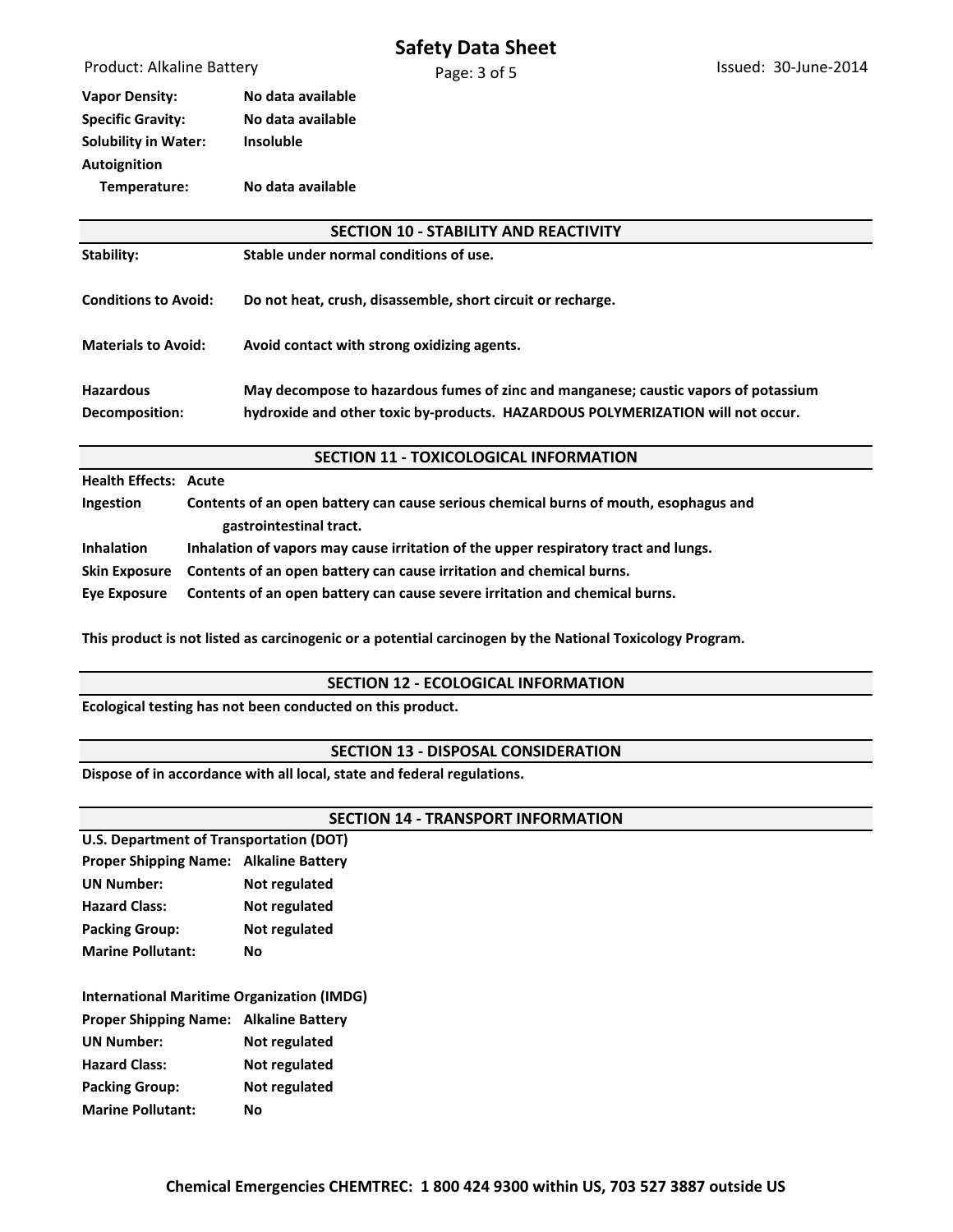## **Safety Data Sheet**

Product: Alkaline Battery

| <b>Transport of Dangerous Goods by Road (ADR)</b> |               |
|---------------------------------------------------|---------------|
| <b>Proper Shipping Name: Alkaline Battery</b>     |               |
| <b>UN Number:</b>                                 | Not regulated |
| <b>Hazard Class:</b>                              | Not regulated |
| <b>Packing Group:</b>                             | Not regulated |
| <b>Marine Pollutant:</b>                          | Nο            |
|                                                   |               |

# **Transport of Dangerous Goods by Rail (RID) Proper Shipping Name: Alkaline Battery UN Number: Not regulated Hazard Class: Not regulated Packing Group: Not regulated Marine Pollutant: No**

**International Air Transport Association (IATA) Proper Shipping Name: Alkaline Battery UN Number: Not regulated Hazard Class: Not regulated Packing Group: Not regulated Marine Pollutant: No**

### **SECTION 15 - REGULATORY INFORMATION**

## **SECTION 16 - ANY OTHER RELEVANT INFORMATION**

**This SDS contains only safety-related information. For other data see product literature.**

#### **PLEASE READ ALL LABELS CAREFULLY BEFORE USING PRODUCT.**

#### **Manufacturer Disclaimer:**

**The information contained herein is based upon data available to us and reflects our best professional judgment. However no warranty of merchantability, fitness for any use, or other warranty is expressed or implied regarding the accuracy of such data, the results to be obtained from the use thereof, or that any such use does not infringe any patent. Since the information contained herein may be applied under conditions of use beyond our control and with which we may be unfamiliar, we do not assume any responsibility for the results of such application. This information is furnished upon the condition that the person receiving it shall make his own determination of the suitability of the material for his particular purpose.** 

**Within the US: The Coleman Company, Inc. 3600 N Hydraulic Wichita, Kansas 67219 Phone: 1 800 835 3278 (bus hours) American Association of Poison Control Centers: 1 800 222 1222**